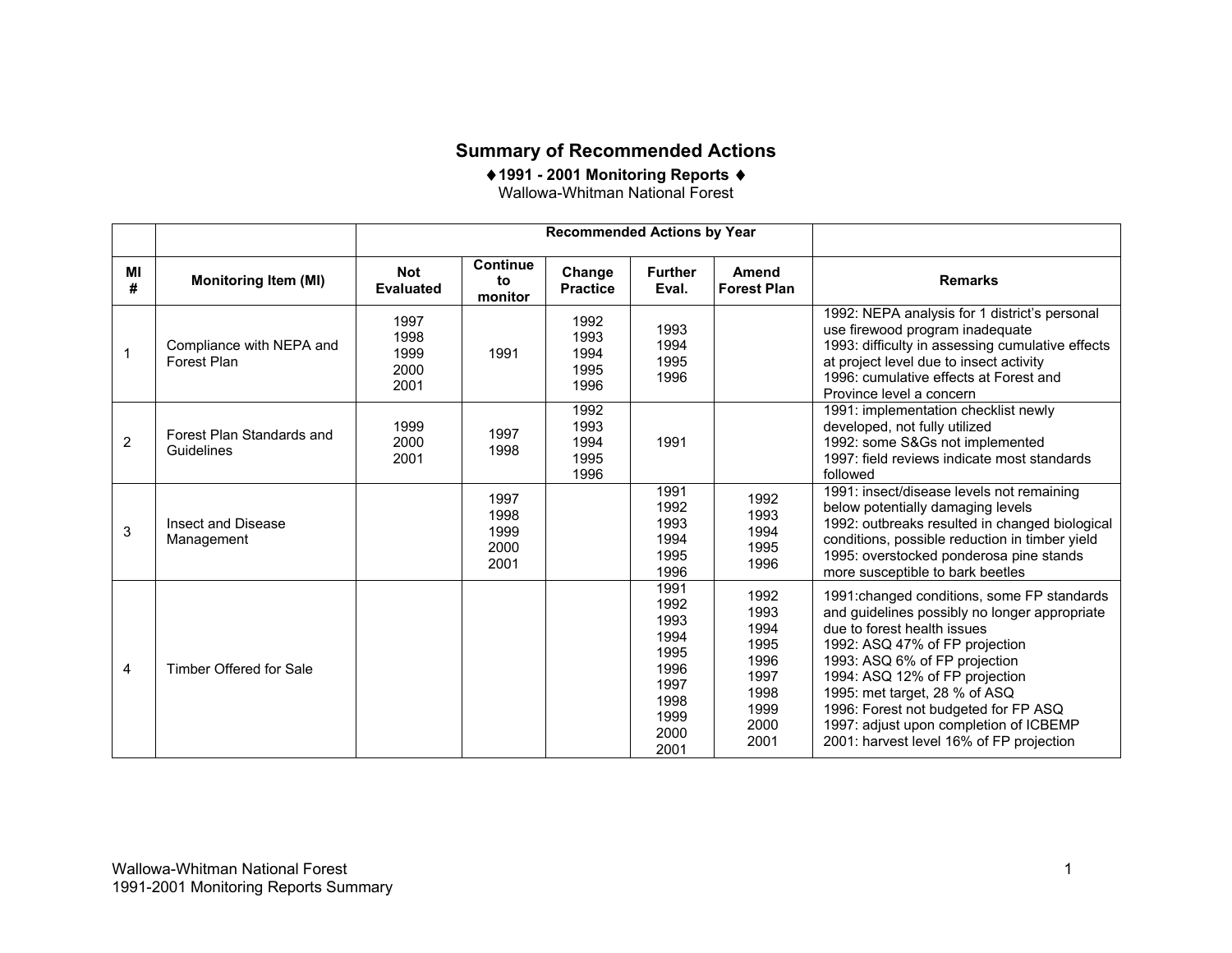|         |                               |                                                                                      | <b>Recommended Actions by Year</b> |                                                                                      |                                                                              |                                                                                                                                                                                                                                                                      |
|---------|-------------------------------|--------------------------------------------------------------------------------------|------------------------------------|--------------------------------------------------------------------------------------|------------------------------------------------------------------------------|----------------------------------------------------------------------------------------------------------------------------------------------------------------------------------------------------------------------------------------------------------------------|
| МI<br># | <b>Monitoring Item (MI)</b>   | Continue<br><b>Not</b><br>to<br><b>Evaluated</b><br>monitor                          | Change<br><b>Practice</b>          | <b>Further</b><br>Eval.                                                              | Amend<br><b>Forest Plan</b>                                                  | <b>Remarks</b>                                                                                                                                                                                                                                                       |
| 5       | Silvicultural Harvest Methods |                                                                                      |                                    | 1991<br>1992<br>1993<br>1994<br>1995<br>1996<br>1997<br>1998<br>1999<br>2000<br>2001 | 1992<br>1993<br>1994<br>1995<br>1996<br>1997<br>1998<br>1999<br>2000<br>2001 | 1991: increased emphasis on salvage<br>1992: treatment methods different than FP<br>projections<br>1995: assumptions in the FP no longer valid<br>1997: adjust upon completion of ICBEMP<br>2000: predominant harvest method is thinning                             |
| 6       | <b>Precommercial Thinning</b> | 1991<br>1992<br>1993<br>1994<br>1995<br>1996<br>1997<br>1998<br>1999<br>2000<br>2001 |                                    |                                                                                      |                                                                              |                                                                                                                                                                                                                                                                      |
| 7       | <b>Harvest Unit</b>           | 1997<br>1991<br>1998<br>1992<br>1999<br>1995<br>2000<br>1996<br>2001                 |                                    | 1993<br>1994                                                                         |                                                                              | 1993: wildlife cover and visual objectives not<br>met with some larger openings (salvage sale)                                                                                                                                                                       |
| 8       | Reforestation                 | 1992<br>1997<br>1998<br>1999                                                         |                                    | 1991<br>1993<br>1994<br>1995<br>1996<br>2000<br>2001                                 | 2001                                                                         | 1991: more emphasis on planting due to<br>salvage emphasis<br>1993: plantation failure exceeds threshold<br>1995: accomplishment 81% of FP goal<br>1996: survival levels below FP goals<br>2000: acres well below FP projections<br>2001: 27% of FP level reforested |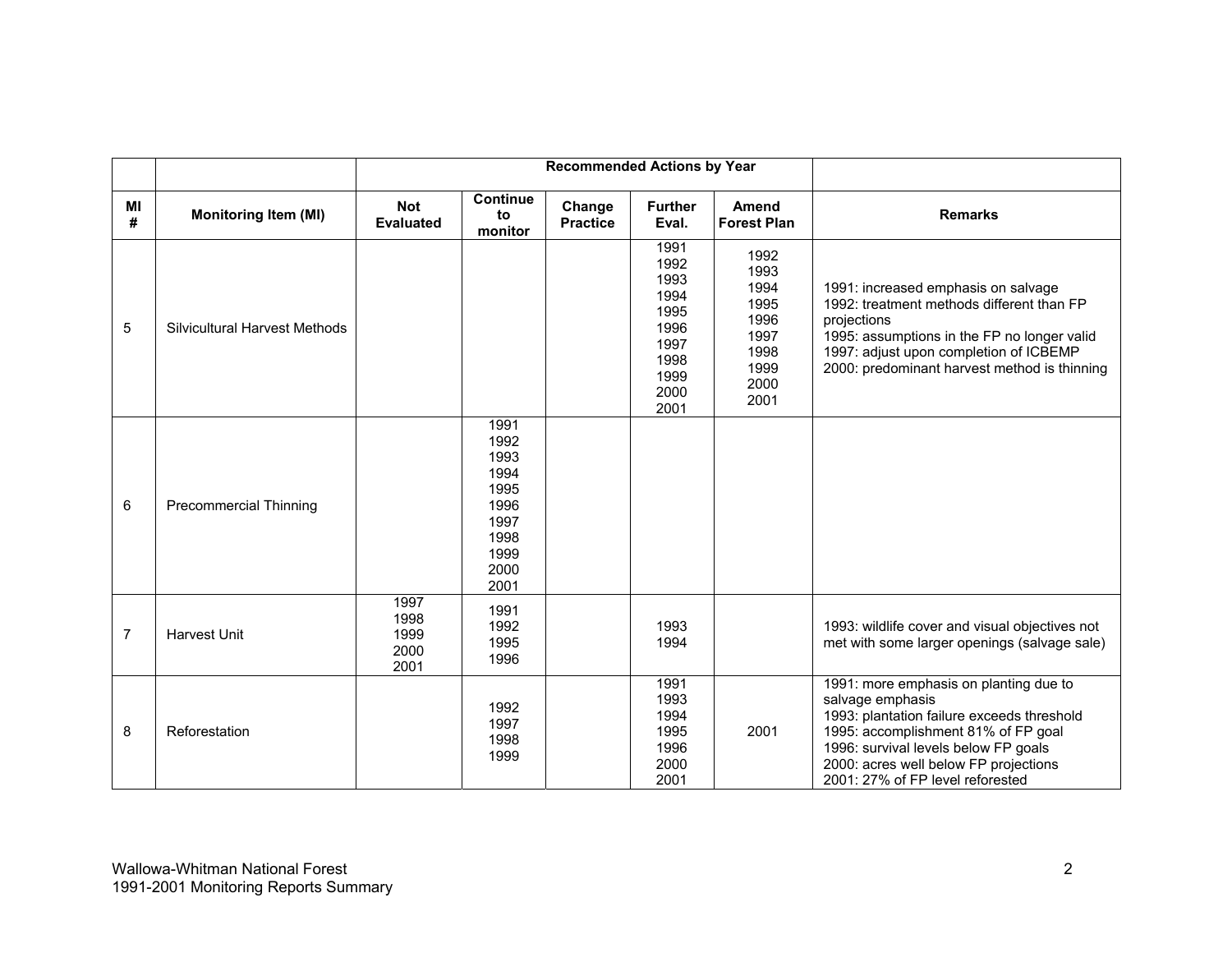|                  |                                             |                                |                                                                              | <b>Recommended Actions by Year</b> |                                                              |                                    |                                                                                                                                                                                                                                                                                                                  |
|------------------|---------------------------------------------|--------------------------------|------------------------------------------------------------------------------|------------------------------------|--------------------------------------------------------------|------------------------------------|------------------------------------------------------------------------------------------------------------------------------------------------------------------------------------------------------------------------------------------------------------------------------------------------------------------|
| MI<br>#          | <b>Monitoring Item (MI)</b>                 | <b>Not</b><br><b>Evaluated</b> | Continue<br>to<br>monitor                                                    | Change<br><b>Practice</b>          | <b>Further</b><br>Eval.                                      | <b>Amend</b><br><b>Forest Plan</b> | <b>Remarks</b>                                                                                                                                                                                                                                                                                                   |
| $\boldsymbol{9}$ | Lands Not Suitable for<br>Timber Management | 1997<br>1998<br>2001           | 1991<br>1992<br>1999<br>2000                                                 |                                    | 1993<br>1994<br>1995<br>1996                                 |                                    |                                                                                                                                                                                                                                                                                                                  |
| 10               | Vegetation Management                       |                                | 1992<br>1993<br>1994<br>1995<br>1996<br>1998<br>1999<br>2000<br>2001         |                                    | 1997                                                         |                                    | 1997: evaluate increased emphasis on<br>ecosystem prescribed fire                                                                                                                                                                                                                                                |
| 11               | Transportation                              |                                | 1991<br>2000<br>2001                                                         | 1993<br>1994<br>1995<br>1996       | 1992<br>1993<br>1994<br>1995<br>1996<br>1997<br>1998<br>1999 | 1995<br>1996<br>1997<br>1998       | 1992: some closure methods ineffective<br>1993: some resource objectives not met due<br>to high open road densities<br>1995: slow progress in meeting open road<br>density guidelines<br>1996: effectiveness of road closures 50% or<br>lower<br>1997: likely not to meet density goals due to<br>funding levels |
| 12               | Range Outputs                               | 2001                           | 1991<br>1992<br>1993<br>1994<br>1995<br>1996<br>1997<br>1998<br>1999<br>2000 |                                    |                                                              |                                    |                                                                                                                                                                                                                                                                                                                  |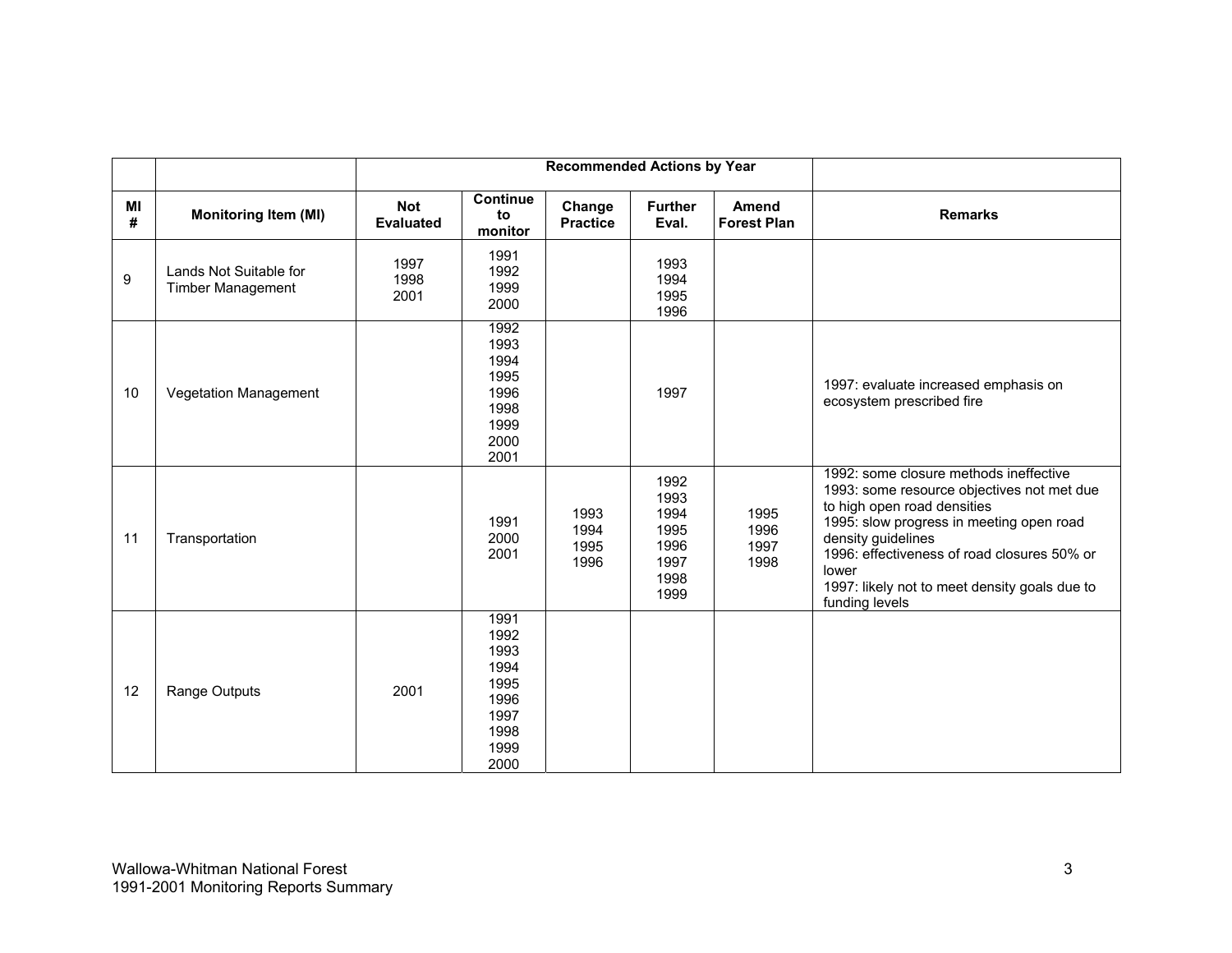|         |                                  |                                |                                                                              | <b>Recommended Actions by Year</b>   |                                                                      |                                              |                                                                                                                                                                                                                                                                                                                                                      |
|---------|----------------------------------|--------------------------------|------------------------------------------------------------------------------|--------------------------------------|----------------------------------------------------------------------|----------------------------------------------|------------------------------------------------------------------------------------------------------------------------------------------------------------------------------------------------------------------------------------------------------------------------------------------------------------------------------------------------------|
| MI<br># | <b>Monitoring Item (MI)</b>      | <b>Not</b><br><b>Evaluated</b> | Continue<br>to<br>monitor                                                    | Change<br><b>Practice</b>            | <b>Further</b><br>Eval.                                              | <b>Amend</b><br><b>Forest Plan</b>           | <b>Remarks</b>                                                                                                                                                                                                                                                                                                                                       |
| 13      | Range Utilization                | 2001                           | 1991<br>1993                                                                 | 1992<br>1997<br>1998<br>1999<br>2000 | 1994<br>1995<br>1996                                                 |                                              | 1992: 45% of monitored pastures didn't meet<br>FP utilization standards<br>1994: percentage of pastures exceeding<br>standards is above FP threshold<br>1995: threshold not exceeded<br>1997: continue emphasis on riparian monitor<br>2000: some lower priority pastures not<br>adequately monitored                                                |
| 14      | Range Vegetative Condition       | 1998<br>1999<br>2000<br>2001   | 1991<br>1992<br>1993<br>1994<br>1995<br>1996<br>1997                         |                                      |                                                                      |                                              |                                                                                                                                                                                                                                                                                                                                                      |
| 15      | Range Improvements               | 2001                           | 1991<br>1992<br>1993<br>1994<br>1995<br>1996<br>1997<br>1998<br>1999<br>2000 |                                      |                                                                      |                                              |                                                                                                                                                                                                                                                                                                                                                      |
| 16      | Allotment Management<br>Planning | 2001                           |                                                                              | 1995<br>1996<br>1997<br>1998<br>1999 | 1991<br>1993<br>1994<br>1995<br>1996<br>1997<br>1998<br>1999<br>2000 | 1992<br>1993<br>1994<br>1995<br>1996<br>1997 | 1991: no AMPs developed due to changes in<br>biological opinion process<br>1992: planning at too low of level to ensure<br>maintenance of AMPs<br>1995: not maintaining up-to-date AMPs,<br>threshold exceeded<br>1996: Rescission Bill, threshold exceeded<br>1997: behind schedule, threshold exceeded<br>2000: ESA consultation main delay factor |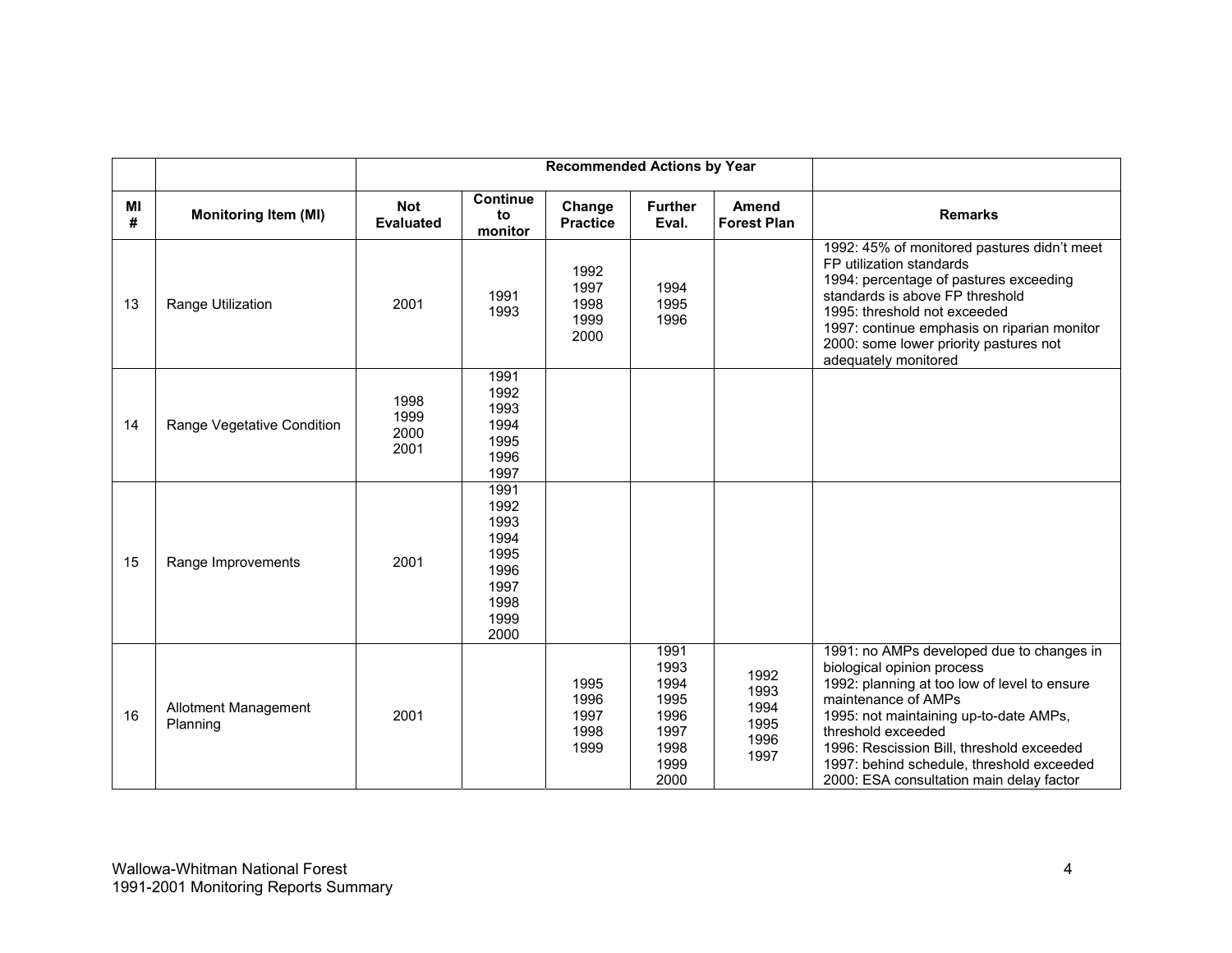|         |                                                 |                                |                                                                                      | <b>Recommended Actions by Year</b> |                         |                             |                                                                                                                                            |
|---------|-------------------------------------------------|--------------------------------|--------------------------------------------------------------------------------------|------------------------------------|-------------------------|-----------------------------|--------------------------------------------------------------------------------------------------------------------------------------------|
|         |                                                 |                                |                                                                                      |                                    |                         |                             |                                                                                                                                            |
| MI<br># | <b>Monitoring Item (MI)</b>                     | <b>Not</b><br><b>Evaluated</b> | <b>Continue</b><br>to<br>monitor                                                     | Change<br><b>Practice</b>          | <b>Further</b><br>Eval. | Amend<br><b>Forest Plan</b> | <b>Remarks</b>                                                                                                                             |
| 17      | <b>Noxious Weeds</b>                            |                                | 1991<br>1992<br>1993<br>1994<br>1995<br>1996<br>1997<br>1998<br>1999<br>2000<br>2001 |                                    |                         |                             | 1997: noxious weed EA needs updated to<br>address new sites<br>2000: weeds increasing in many areas                                        |
| 18      | Watershed Standards,<br>Guidelines, and BMPs    | 1998<br>2000                   | 1995<br>1996<br>1997<br>1999<br>2001                                                 | 1993<br>1994                       | 1992<br>1993<br>1994    | 1992<br>1993<br>1994        | 1992: road drainage, range utilization, some<br>mining activities may be beyond thresholds<br>2001: BMPs met, road drainage a problem      |
| 19      | Riparian Area Cumulative<br>Effects             | 1998<br>2000                   | 1991<br>1995<br>1996<br>1997<br>1999<br>2001                                         | 1992<br>1993<br>1994               | 1993<br>1994            | 1992<br>1993<br>1994        | 1992: S&Gs may not be met<br>1993: S&G for stream shade, temperature,<br>bank stability, and sedimentation may not be<br>met in some areas |
| 20      | Peak Flow/Low Flow<br><b>Cumulative Effects</b> | 1998<br>1999<br>2000<br>2001   | 1991<br>1992<br>1993<br>1994<br>1995<br>1996                                         | 1997                               |                         |                             | 1997: revise protocol for peak flow cumulative<br>effects                                                                                  |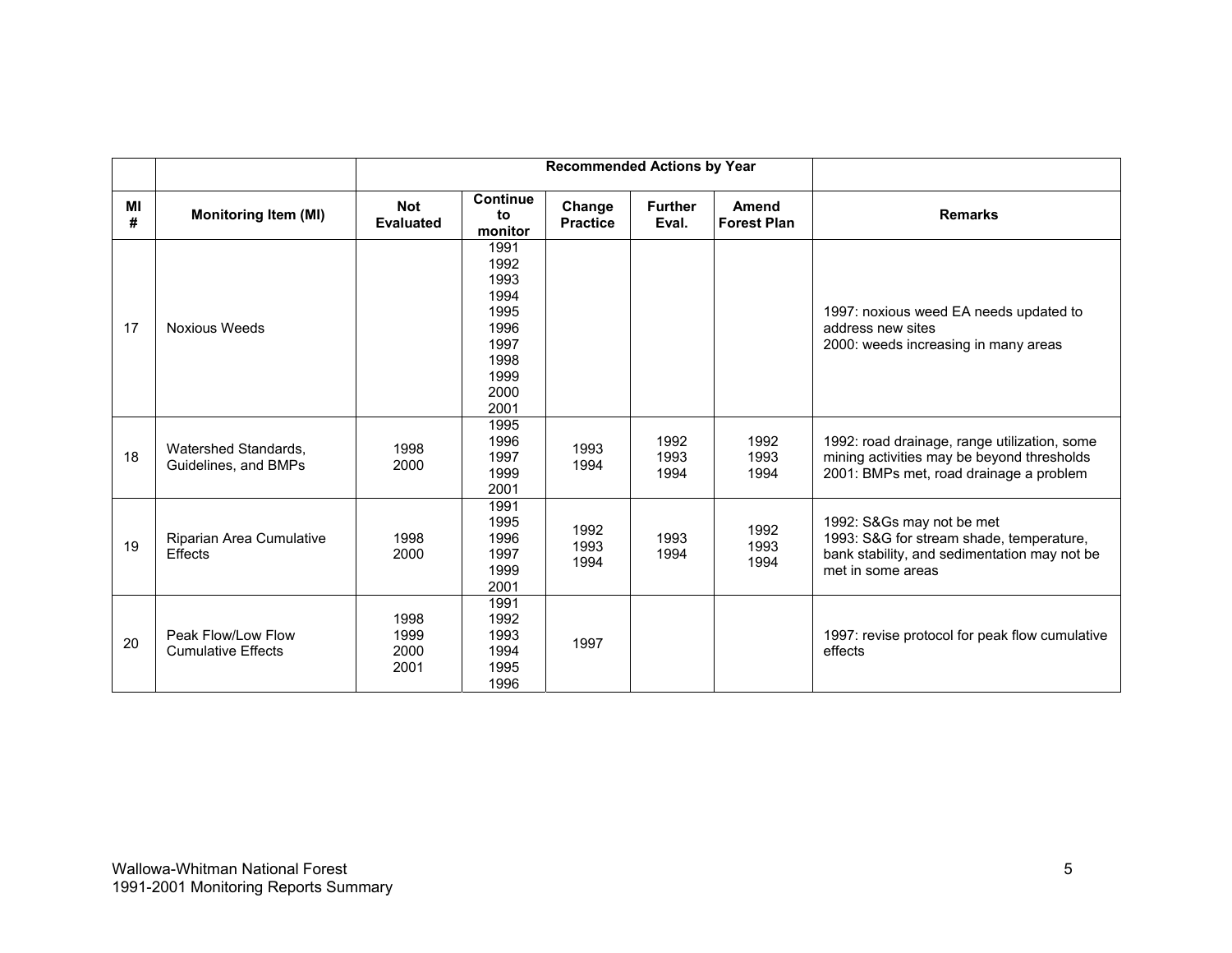|         |                                      |                                |                                                                      | <b>Recommended Actions by Year</b>           |                         |                             |                                                                                                                                                                                                                                                                                                                |
|---------|--------------------------------------|--------------------------------|----------------------------------------------------------------------|----------------------------------------------|-------------------------|-----------------------------|----------------------------------------------------------------------------------------------------------------------------------------------------------------------------------------------------------------------------------------------------------------------------------------------------------------|
| MI<br># | <b>Monitoring Item (MI)</b>          | <b>Not</b><br><b>Evaluated</b> | <b>Continue</b><br>to<br>monitor                                     | Change<br><b>Practice</b>                    | <b>Further</b><br>Eval. | Amend<br><b>Forest Plan</b> | <b>Remarks</b>                                                                                                                                                                                                                                                                                                 |
| 21      | Soil Productivity                    | 1998<br>2000                   | 1991<br>1999<br>2001                                                 | 1992<br>1993<br>1994<br>1995<br>1996<br>1997 |                         | 1997                        | 1992: some areas exceed thresholds due to<br>past activity<br>1993: cannot maintain soil productivity to FP<br>direction in some mining areas<br>1994: standards exceeded on some projects<br>1996: protection standards need to be<br>rewritten<br>1997: update/refine soil S&Gs and monitoring<br>procedures |
| 22      | <b>Air Quality</b>                   | 2000                           | 1993<br>1994<br>1995<br>1996<br>1998<br>1999<br>2001                 | 1997                                         |                         |                             | 1997: need increase coordination between<br>Forests                                                                                                                                                                                                                                                            |
| 23      | <b>Fisheries Habitat</b>             | 2000<br>2001                   | 1991<br>1992<br>1993<br>1994<br>1995<br>1996<br>1997<br>1998<br>1999 |                                              |                         |                             |                                                                                                                                                                                                                                                                                                                |
| 24      | Anadromous Fisheries<br>Consultation | 2000<br>2001                   | 1993<br>1994<br>1995<br>1996<br>1997<br>1998<br>1999                 |                                              |                         |                             |                                                                                                                                                                                                                                                                                                                |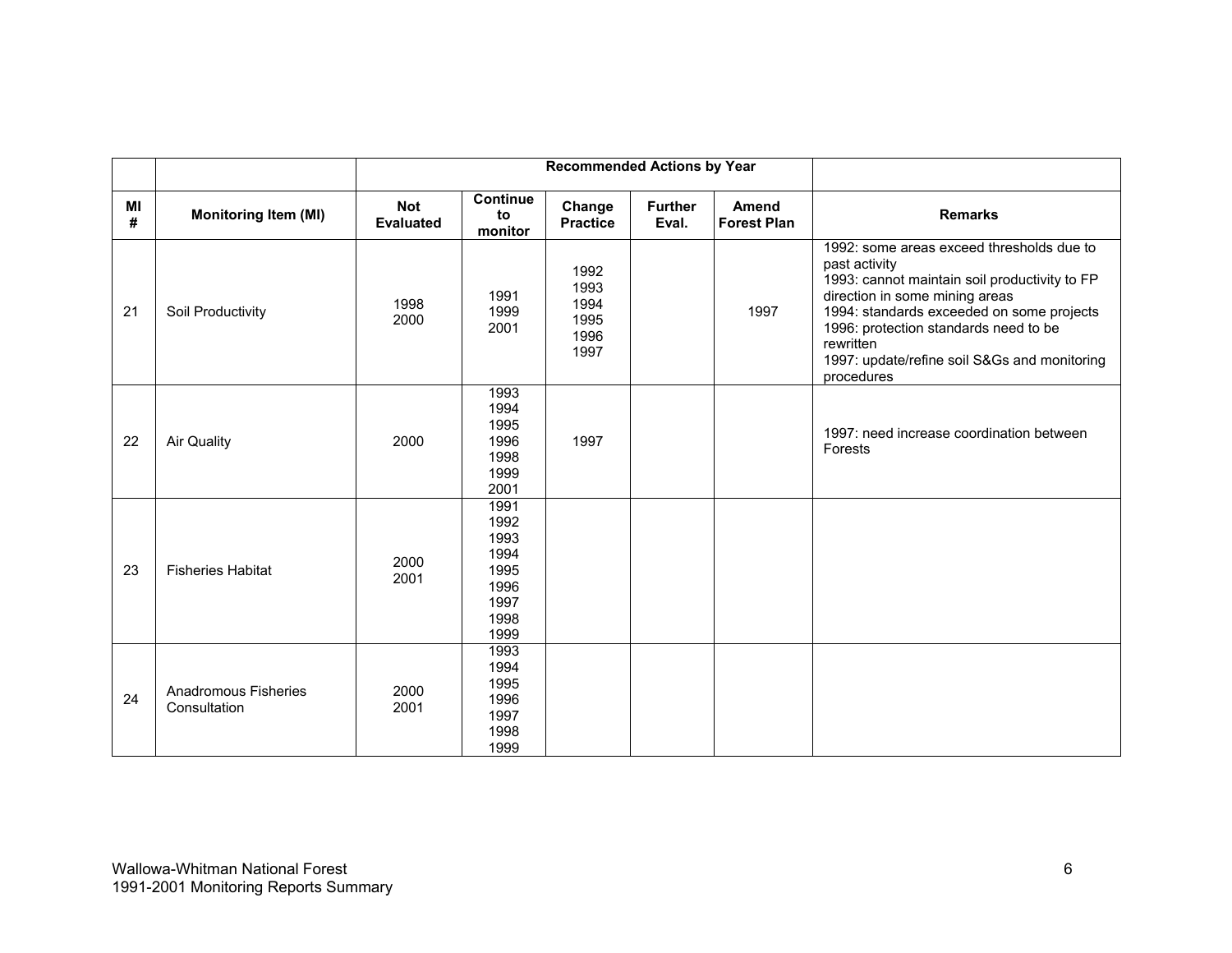|         |                                                                     | <b>Recommended Actions by Year</b> |                                                      |                                              |                                                                      |                                                              |                                                                                                                                                                                                                                                                                                                                                                                                                                                         |
|---------|---------------------------------------------------------------------|------------------------------------|------------------------------------------------------|----------------------------------------------|----------------------------------------------------------------------|--------------------------------------------------------------|---------------------------------------------------------------------------------------------------------------------------------------------------------------------------------------------------------------------------------------------------------------------------------------------------------------------------------------------------------------------------------------------------------------------------------------------------------|
| MI<br># | <b>Monitoring Item (MI)</b>                                         | <b>Not</b><br><b>Evaluated</b>     | <b>Continue</b><br>to<br>monitor                     | Change<br><b>Practice</b>                    | <b>Further</b><br>Eval.                                              | Amend<br><b>Forest Plan</b>                                  | <b>Remarks</b>                                                                                                                                                                                                                                                                                                                                                                                                                                          |
| 25      | Columbia River PIG,<br>PACFISH, and INFISH                          | 2000<br>2001                       | 1993<br>1994<br>1995<br>1996<br>1997<br>1998<br>1999 |                                              |                                                                      |                                                              |                                                                                                                                                                                                                                                                                                                                                                                                                                                         |
| 26      | Salmon Summit Action Plan<br>Commitments                            | 2000<br>2001                       | 1993<br>1994<br>1995<br>1996<br>1997<br>1998<br>1999 |                                              |                                                                      |                                                              |                                                                                                                                                                                                                                                                                                                                                                                                                                                         |
| 27      | Old Growth                                                          | 1998                               | 1999                                                 | 1992<br>1993<br>1994                         | 1991<br>1992<br>1993<br>1994<br>1995<br>1996<br>1997<br>2000<br>2001 | 1992<br>1993<br>1994<br>1995<br>1996<br>1997<br>2000<br>2001 | 1991: Audubon Society inventory indicated<br>only a small percentage of old growth met<br>definitions, FS to conduct its own inventory<br>1992: old growth areas meeting definitions at<br>lower levels than mgt requirements<br>1993: established threshold exceeded<br>1995: 30% of old growth meets FP definition,<br>no replacement stands available<br>1996: threshold greatly exceeded<br>2000: management requirements for old<br>growth not met |
| 28      | Dead and Defective Tree<br>Habitat and Primary Cavity<br>Excavators | 1998                               | 1991<br>1999                                         | 1992<br>1993<br>1994<br>1995<br>1996<br>1997 | 1992<br>1993<br>1994<br>1995<br>1996<br>1997<br>2000<br>2001         | 1995<br>1996<br>1997                                         | 1992: snag levels not met in some<br>subwatersheds<br>1993: snag levels not met on 20% of projects<br>1995: threshold of variability exceeded<br>1996: threshold exceeded on timber sales with<br>inadequate KV funding for mitigation<br>1997: less than 50% surveyed acres met snag<br>levels<br>2001: threshold exceeded for surveyed timber<br>sales                                                                                                |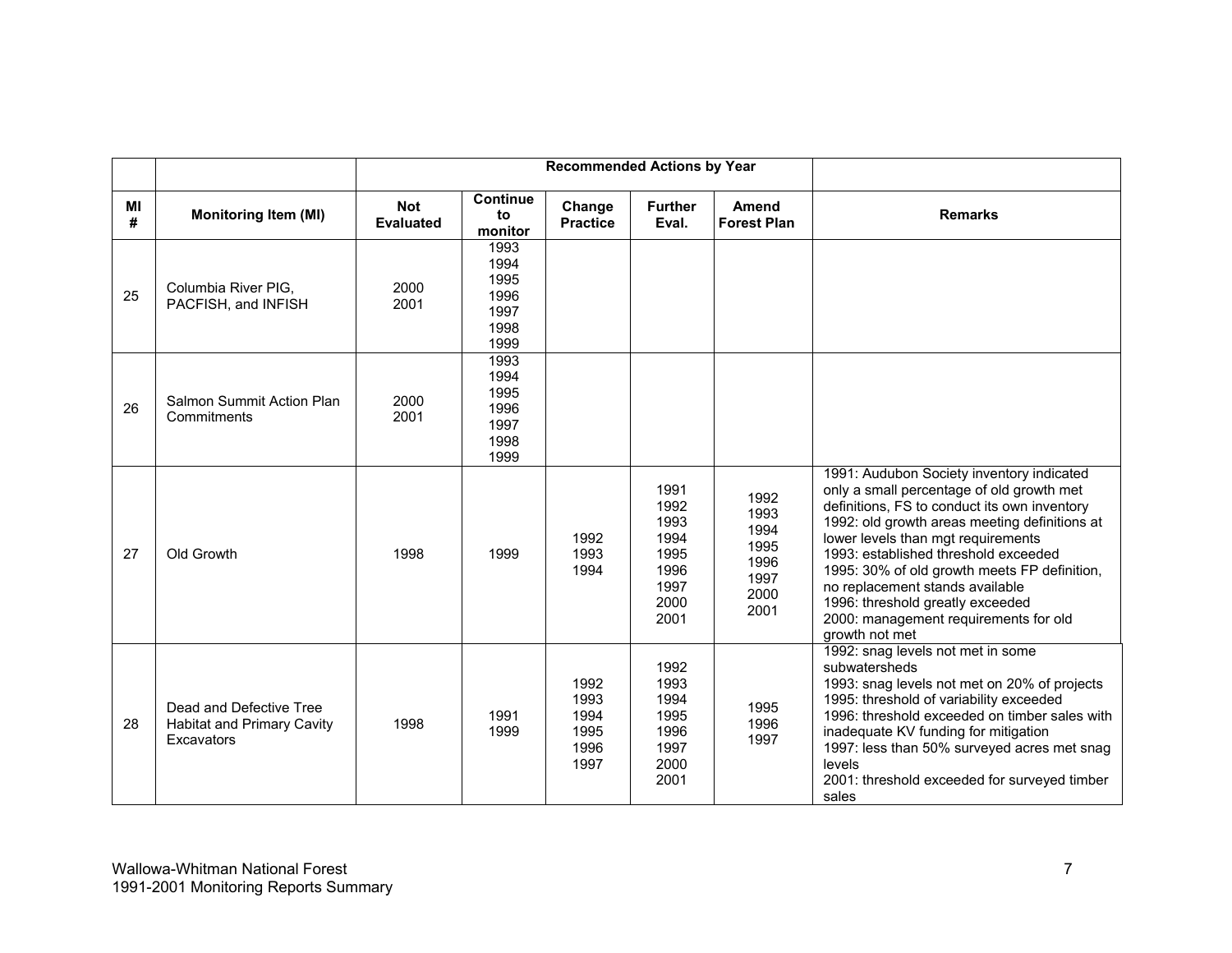|         |                                |                                |                                              | <b>Recommended Actions by Year</b>           |                                                                      |                                                      |                                                                                                                                                                                                                                                             |
|---------|--------------------------------|--------------------------------|----------------------------------------------|----------------------------------------------|----------------------------------------------------------------------|------------------------------------------------------|-------------------------------------------------------------------------------------------------------------------------------------------------------------------------------------------------------------------------------------------------------------|
| MI<br># | <b>Monitoring Item (MI)</b>    | <b>Not</b><br><b>Evaluated</b> | <b>Continue</b><br>to<br>monitor             | Change<br><b>Practice</b>                    | <b>Further</b><br>Eval.                                              | Amend<br><b>Forest Plan</b>                          | <b>Remarks</b>                                                                                                                                                                                                                                              |
| 29      | Pileated Woodpecker            | 1998<br>1999                   | 1991                                         |                                              | 1992<br>1993<br>1994<br>1995<br>1996<br>1997<br>2000<br>2001         |                                                      | 1991: RO coordinating development of<br>effectiveness monitoring, report 5 year trend<br>1997: no sampling occurred need to identify<br>habitat and populations<br>2000: need to complete habitat and population<br>monitoring<br>2001: no trend monitoring |
| 30      | <b>Goshawk Populations</b>     | 1998                           | 1991                                         | 1993<br>1994<br>1997                         | 1992<br>1993<br>1994<br>1995<br>1996<br>1999<br>2000<br>2001         |                                                      | 1991: RO coordinating development of<br>effectiveness monitoring, report 5 year trend<br>1996: monitoring inadequate to address<br>threshold of variability<br>2000: current inventory inadequate                                                           |
| 31      | <b>Pine Marten Populations</b> | 1998<br>1999                   | 1991<br>1992<br>1993<br>1994<br>1995<br>1996 |                                              | 1997<br>2000<br>2001                                                 |                                                      | 1991: RO coordinating development of<br>effectiveness monitoring, report 5 year trend<br>1994: inadequate level of monitoring<br>1997: data inadequate it address monitoring<br>question<br>2000: need to complete habitat and population<br>monitoring     |
| 32      | Elk Habitat/Populations        | 1998                           | 1991                                         | 1992<br>1993<br>1994<br>1995<br>1996<br>1997 | 1992<br>1993<br>1994<br>1995<br>1996<br>1997<br>1999<br>2000<br>2001 | 1992<br>1993<br>1994<br>1995<br>1996<br>1997<br>2001 | 1992: not meeting habitat objectives in some<br>project areas, road density guidelines not met<br>1995: HEI not met on some projects<br>1997: HEI objective not consistently met<br>2001: new habitat model needed                                          |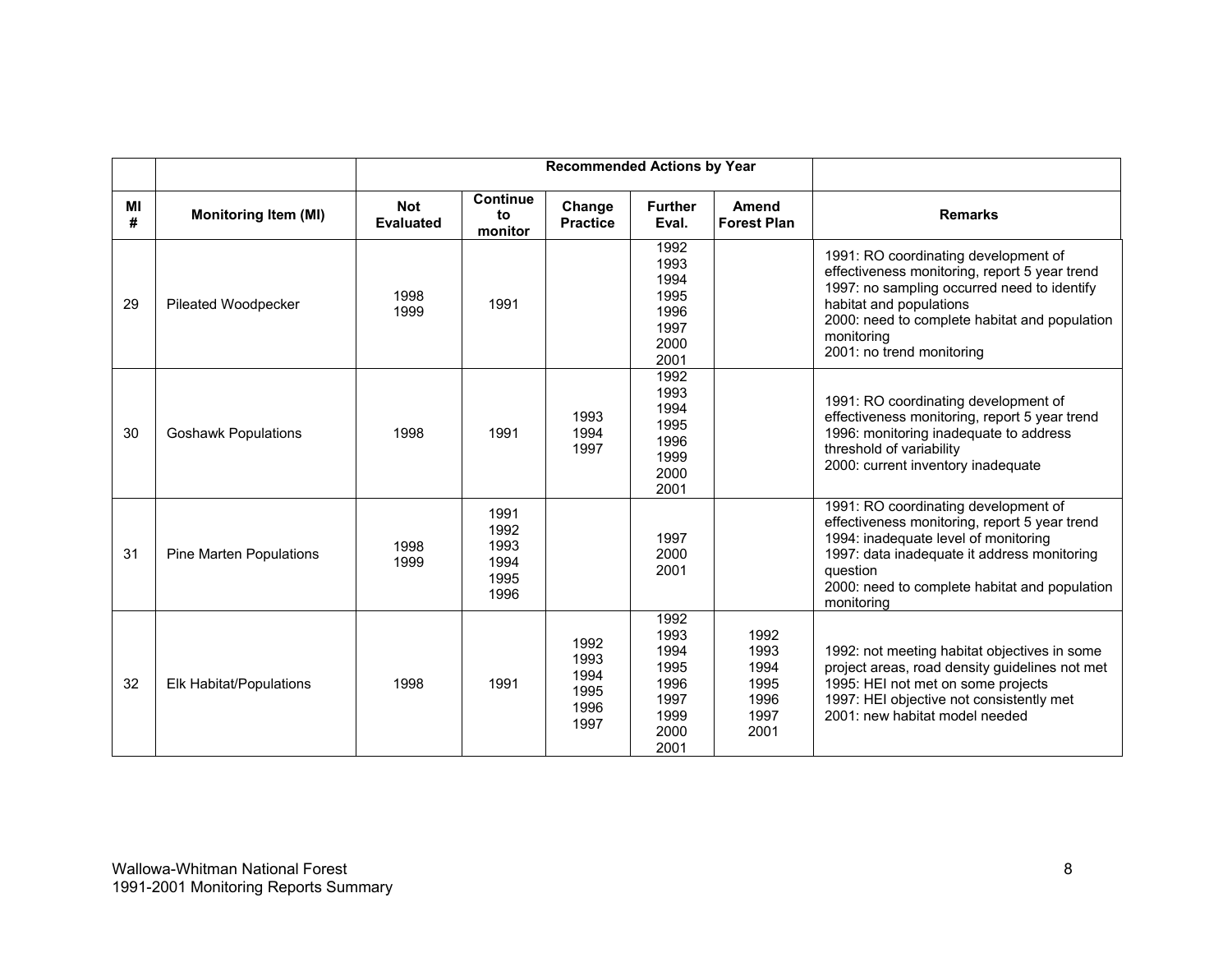| MI<br>$\pmb{\#}$ | <b>Monitoring Item (MI)</b>  | <b>Not</b><br><b>Evaluated</b> | Continue<br>to<br>monitor                                                    | Change<br><b>Practice</b>                    | <b>Further</b><br>Eval. | Amend<br><b>Forest Plan</b> | <b>Remarks</b>                                                                   |
|------------------|------------------------------|--------------------------------|------------------------------------------------------------------------------|----------------------------------------------|-------------------------|-----------------------------|----------------------------------------------------------------------------------|
| 33               | <b>Bald Eagles</b>           | 1998                           | 1991<br>1999<br>2000<br>2001                                                 | 1992<br>1993<br>1994<br>1995<br>1996<br>1997 |                         |                             | 1993: site plans not developed<br>1997: management plans need to be<br>completed |
| 34               | Peregrine Falcons            | 1998                           | 1991<br>1992<br>1993<br>1994<br>1995<br>1996<br>1997<br>1999<br>2000<br>2001 |                                              |                         |                             |                                                                                  |
| 35               | Sensitive Species - Wildlife | 1998                           | 1991<br>1993<br>1994<br>1995<br>1996<br>1997<br>1999<br>2000<br>2001         | 1992                                         |                         |                             | 1992: project impacts greater than predicted                                     |
| 35               | Sensitive Species - Plants   | 1996<br>1998<br>2000<br>2001   | 1991<br>1993<br>1994<br>1995<br>1997<br>1999                                 |                                              |                         |                             |                                                                                  |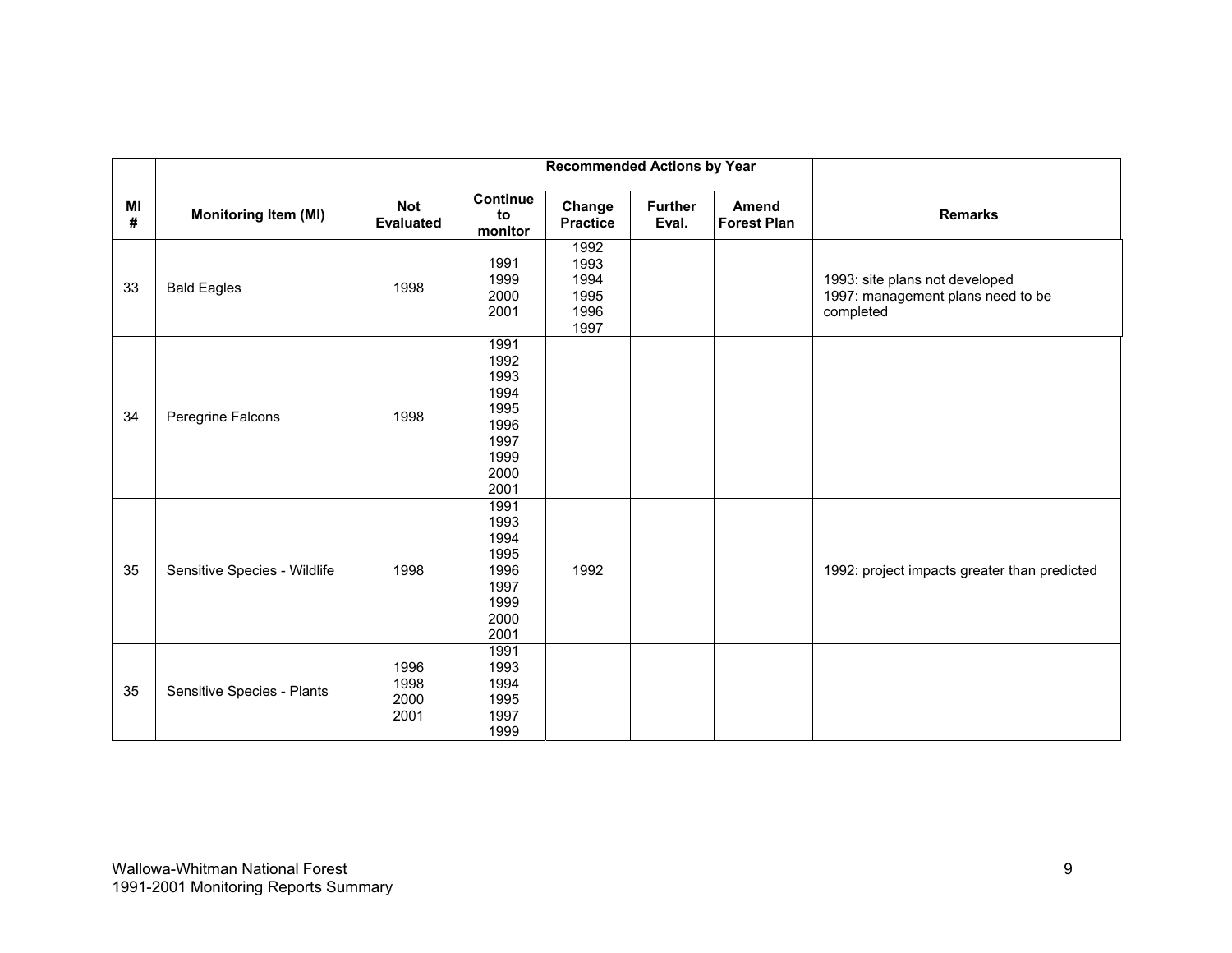|         |                             |                                              |                                                                              | <b>Recommended Actions by Year</b> |                                                                              |                                                                      |                                                                                                                                                                                                                                                                                                                                                          |
|---------|-----------------------------|----------------------------------------------|------------------------------------------------------------------------------|------------------------------------|------------------------------------------------------------------------------|----------------------------------------------------------------------|----------------------------------------------------------------------------------------------------------------------------------------------------------------------------------------------------------------------------------------------------------------------------------------------------------------------------------------------------------|
| MI<br># | <b>Monitoring Item (MI)</b> | <b>Not</b><br><b>Evaluated</b>               | <b>Continue</b><br>to<br>monitor                                             | Change<br><b>Practice</b>          | <b>Further</b><br>Eval.                                                      | Amend<br><b>Forest Plan</b>                                          | <b>Remarks</b>                                                                                                                                                                                                                                                                                                                                           |
| 36      | MacFarlane's Four-O'Clock   | 1996<br>1997<br>1998<br>1999<br>2000<br>2001 | 1991<br>1992                                                                 | 1993<br>1994<br>1995               |                                                                              |                                                                      | 1993: problems with road drainage gully<br>erosion and cattle trailing along a new fence<br>1995: corrective action for gully erosion and<br>livestock trailing not very effective                                                                                                                                                                       |
| 37      | Greenman's Lomatium         | 1995<br>1996<br>1997<br>1998<br>2000<br>2001 | 1999                                                                         |                                    |                                                                              |                                                                      |                                                                                                                                                                                                                                                                                                                                                          |
| 38      | <b>Minerals</b>             |                                              | 1991                                                                         |                                    | 1992<br>1993<br>1994<br>1995<br>1996<br>1997<br>1998<br>1999<br>2000<br>2001 | 1992<br>1993<br>1994<br>1995<br>1996<br>1997<br>1998<br>1999<br>2000 | 1992: conflict between S&Gs and mining law<br>1993: conflicts with detrimental soil conditions,<br>riparian veg, riparian dependent species, and<br>old growth qualities S&Gs<br>1995: several S&G cannot be met in the short<br>term during placer mining activities<br>1998: concern with possible conflicts between<br>mining law and short-term S&Gs |
| 39      | Wilderness                  |                                              | 1991<br>1992<br>1993<br>1994<br>1995<br>1996<br>1997<br>1998<br>1999<br>2001 |                                    | 2000                                                                         |                                                                      | 2000: need more on the ground Forest Service<br>presence                                                                                                                                                                                                                                                                                                 |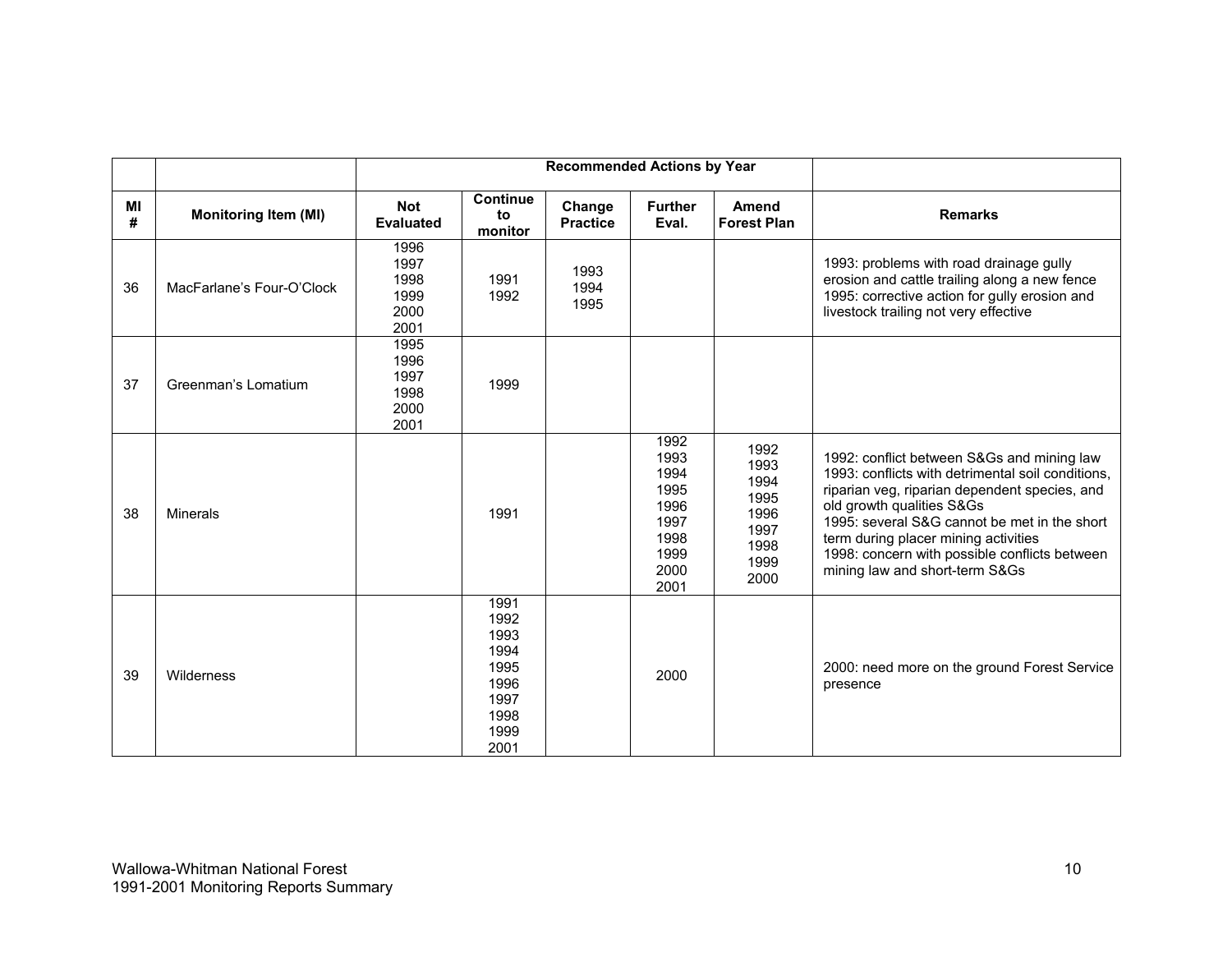| MI<br># | <b>Monitoring Item (MI)</b>   | <b>Not</b><br><b>Evaluated</b> | <b>Continue</b><br>to<br>monitor                                                     | Change<br><b>Practice</b> | <b>Further</b><br>Eval.                              | <b>Amend</b><br><b>Forest Plan</b> | <b>Remarks</b>                                                                                            |
|---------|-------------------------------|--------------------------------|--------------------------------------------------------------------------------------|---------------------------|------------------------------------------------------|------------------------------------|-----------------------------------------------------------------------------------------------------------|
| 40      | <b>Wild and Scenic Rivers</b> |                                | 1991<br>1992<br>1993<br>1994<br>1995<br>1996<br>1997<br>1998<br>1999<br>2000<br>2001 |                           |                                                      |                                    |                                                                                                           |
| 41      | <b>Recreation Setting</b>     |                                | 1991<br>1992<br>1993<br>1994<br>1995<br>1996<br>1997<br>1998<br>1999<br>2000<br>2001 |                           |                                                      |                                    |                                                                                                           |
| 42      | Off-Road Vehicle Use          |                                | 1991<br>1997<br>2000<br>2001                                                         |                           | 1992<br>1993<br>1994<br>1995<br>1996<br>1998<br>1999 |                                    | 1995: use is increasing<br>1998: review current S&Gs<br>2000: continue Tri-Forest strategy<br>development |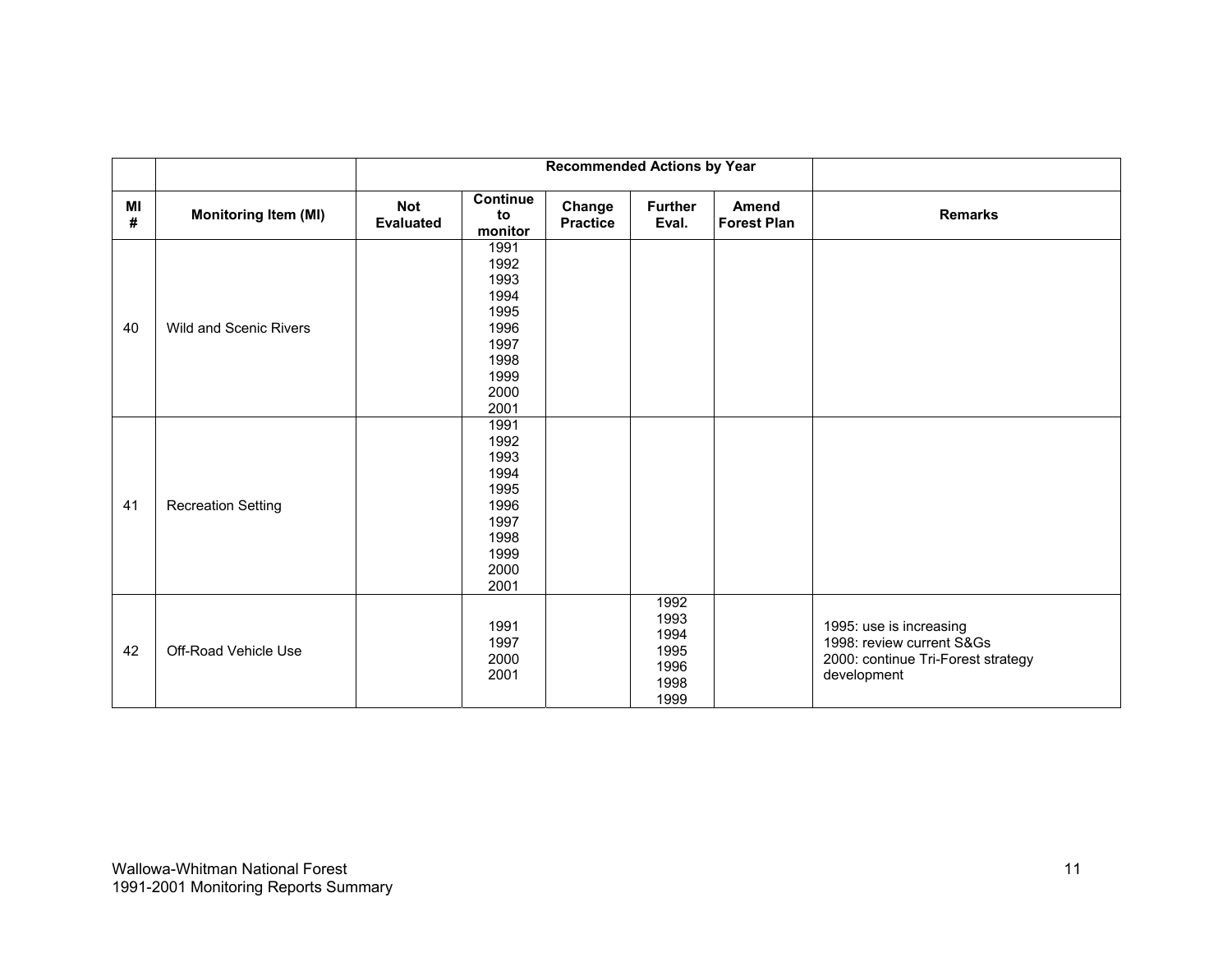|         |                                                       |                                      |                                                              | <b>Recommended Actions by Year</b> |                                              |                                    |                                                                                                                                                                                                                         |
|---------|-------------------------------------------------------|--------------------------------------|--------------------------------------------------------------|------------------------------------|----------------------------------------------|------------------------------------|-------------------------------------------------------------------------------------------------------------------------------------------------------------------------------------------------------------------------|
| MI<br># | <b>Monitoring Item (MI)</b>                           | <b>Not</b><br><b>Evaluated</b>       | <b>Continue</b><br>to<br>monitor                             | Change<br><b>Practice</b>          | <b>Further</b><br>Eval.                      | <b>Amend</b><br><b>Forest Plan</b> | <b>Remarks</b>                                                                                                                                                                                                          |
| 43      | Visual Resource Objectives                            | 1997<br>1999<br>2000                 | 1991<br>1992<br>1993<br>1994<br>1995<br>1996<br>1998<br>2001 |                                    |                                              |                                    |                                                                                                                                                                                                                         |
| 44      | <b>Cultural and Historic</b><br><b>Resource Sites</b> | 1996<br>1997<br>1998<br>2000<br>2001 | 1999                                                         | 1992<br>1993<br>1994<br>1995       | 1991                                         |                                    | 1991: some sites impacted by project activities<br>1992: threshold for site impacts exceeded<br>1995: some impact to two sites                                                                                          |
| 45      | <b>Budget</b>                                         | 1998<br>1999<br>2000<br>2001         | 1991<br>1997                                                 | 1995<br>1996                       | 1992<br>1993<br>1994<br>1995<br>1996         |                                    | 1992: some areas funded too low to<br>accomplish FP tasks<br>1995: many budget line items less than 50% of<br>identified needs<br>1996: Forest budget requests have little or no<br>effect on allocations from Congress |
| 46      | <b>Costs and Values</b>                               | 1998<br>1999<br>2000<br>2001         | 1991                                                         | 1995<br>1996                       | 1992<br>1993<br>1994<br>1995<br>1996<br>1997 | 1995<br>1996<br>1997               | 1992: timber harvest costs above FP<br>projection, timber revenues less<br>1995: changes exceed threshold                                                                                                               |
| 47      | <b>Community Effects</b>                              | 1998<br>1999<br>2001                 | 1991<br>1997<br>2000                                         |                                    | 1992<br>1993<br>1994<br>1995<br>1996         | 1995<br>1996                       | 1992: jobs, income, payments to counties<br>below FP projections<br>1995: changes exceed threshold                                                                                                                      |
| 48      | <b>Adjacent Lands</b>                                 | 1997<br>1998<br>1999<br>2000<br>2001 | 1991                                                         |                                    | 1992<br>1993<br>1994<br>1995<br>1996         | 1995<br>1996                       | 1992: data incomplete                                                                                                                                                                                                   |